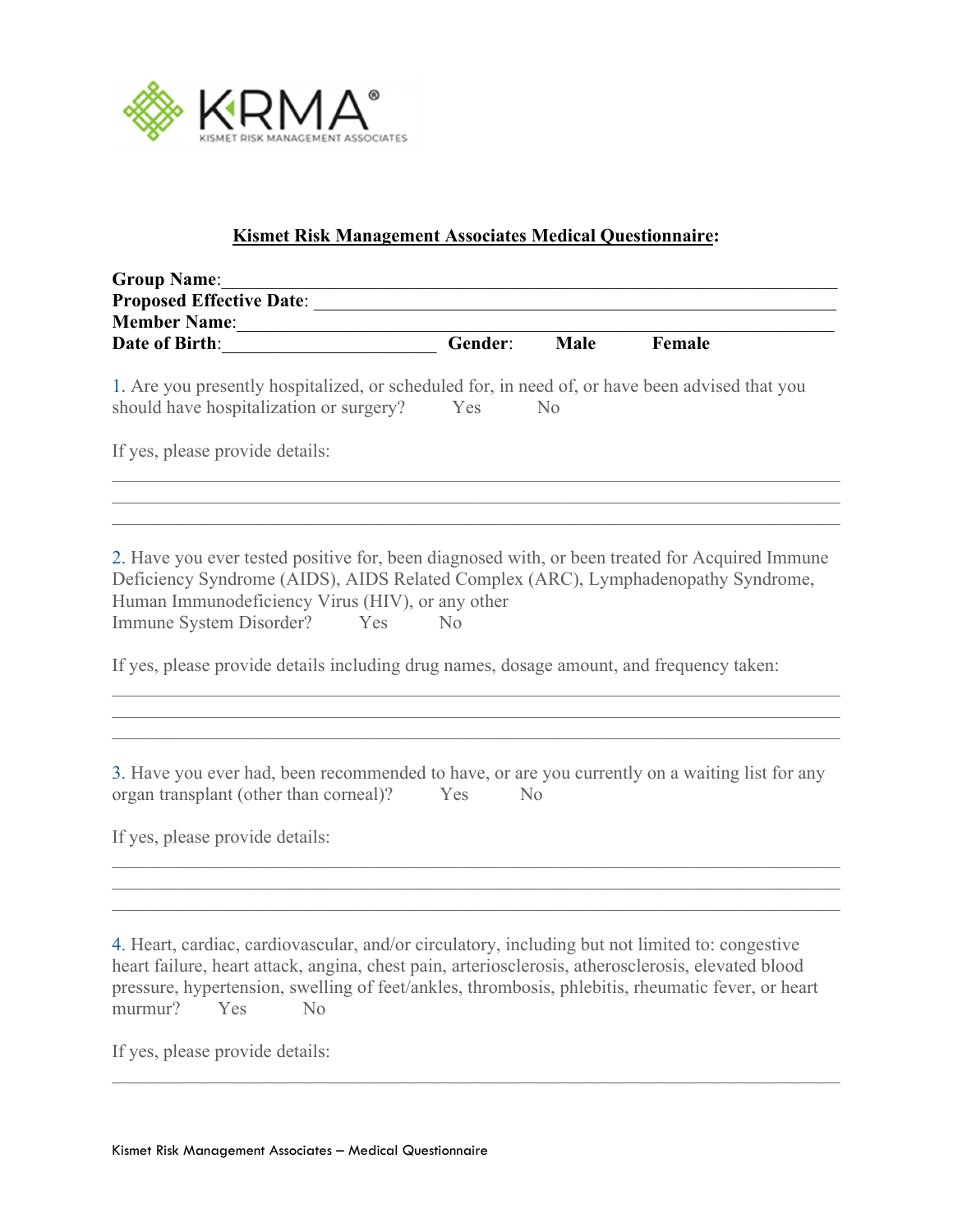

5. Blood, blood vessels, spleen, arteries, veins, or disorders of the blood, including but not limited to: anemia, hemophilia, leukemia, hepatitis, lymph glands, or high cholesterol? Yes No

If yes, please provide details:

6. Cancer, tumor, cyst, polyp, melanoma, Kaposi's sarcoma, cell disorder, shingles, lump, calcification, or growth of any kind? Yes No

If yes, please provide details:

7. Liver, kidney, pancreas, gall bladder, or endocrine disorders including but not limited to: pituitary, thyroid, or metabolic disorders, or obesity? Yes No

If yes, please provide details:

8. Neurological disorders, including but not limited to: multiple sclerosis (MS), muscular dystrophy, Lou Gehrig's disease (ALS), Parkinson's disease, paralysis, epilepsy, convulsions, seizures, migraines, chronic headaches, stroke, or transient cerebral ischemic attacks?

Yes No

If yes, please provide details: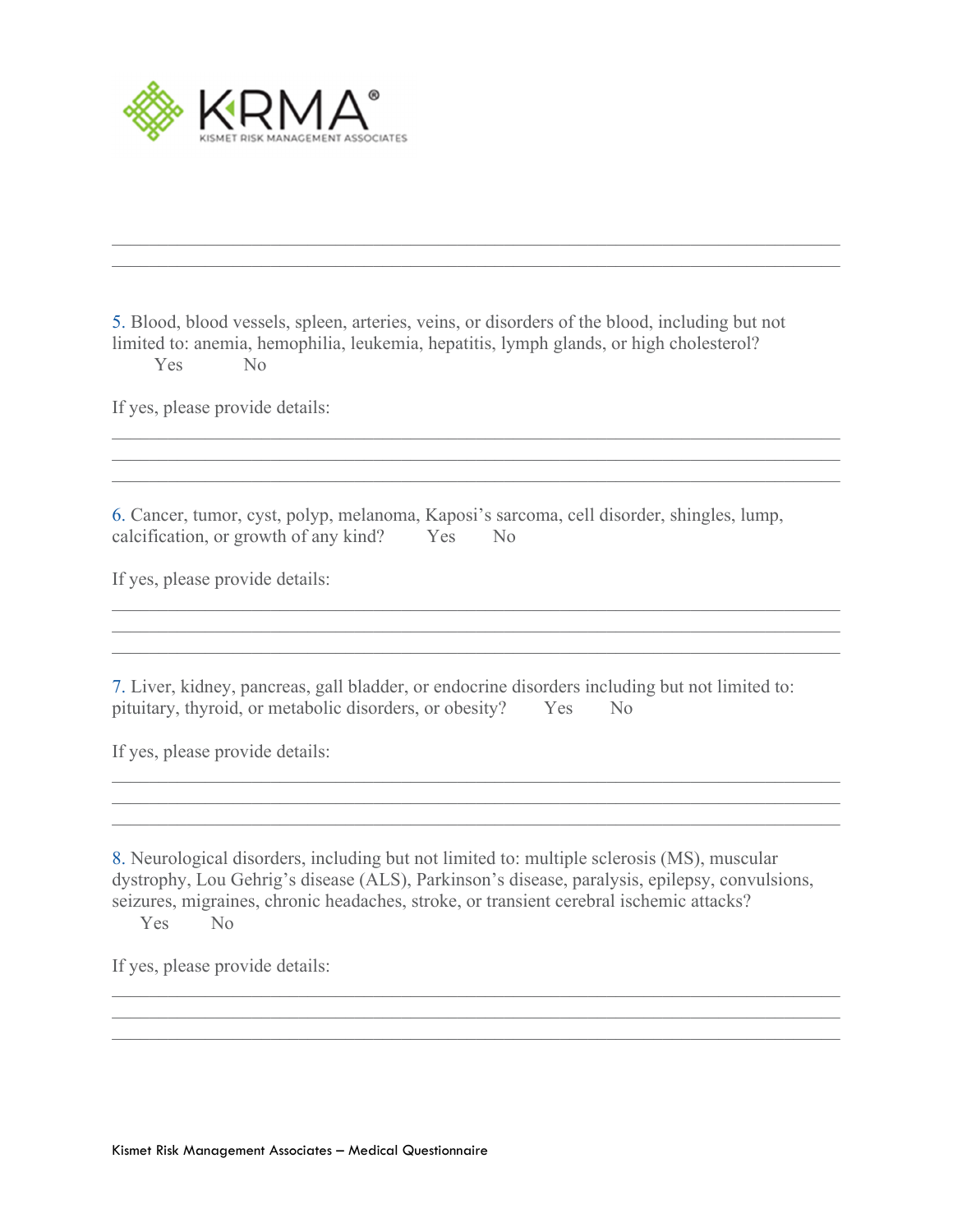

9. Muscular, skeletal, spine, bone, or joint, including but not limited to: scoliosis, disc disease or disorder, vertebrae, degeneration, or any other back or neck condition, rheumatism, arthritis, gout, tendonitis, osteoporosis, or inflammation? Yes No

If yes, please provide details:

10. For female applicants, miscarriage, complicated pregnancy or delivery, or infertility consultation, advice, and/or disorders of the reproductive system or of menstruation, including but not limited to: vaginal bleeding, fibroids, nodules or breast cysts, fallopian tubes, ovaries or uterus, and hormone replacement therapy? Yes No N/A

If yes, please provide details:

11. Digestive system, stomach, colon, rectum, or intestines, including but not limited to: esophageal regurgitation, gastritis, ulcers, Crohn's Disease, and/or diverticulitis? Yes No

If yes, please provide details:

12. Any other disease, medical problem, illness, injury, or condition of any kind not listed above? Yes No

If yes, please provide details:

13. Do you take any specialty prescriptions or any prescription not already indicated in the above questions? Yes No

If yes, please provide details: